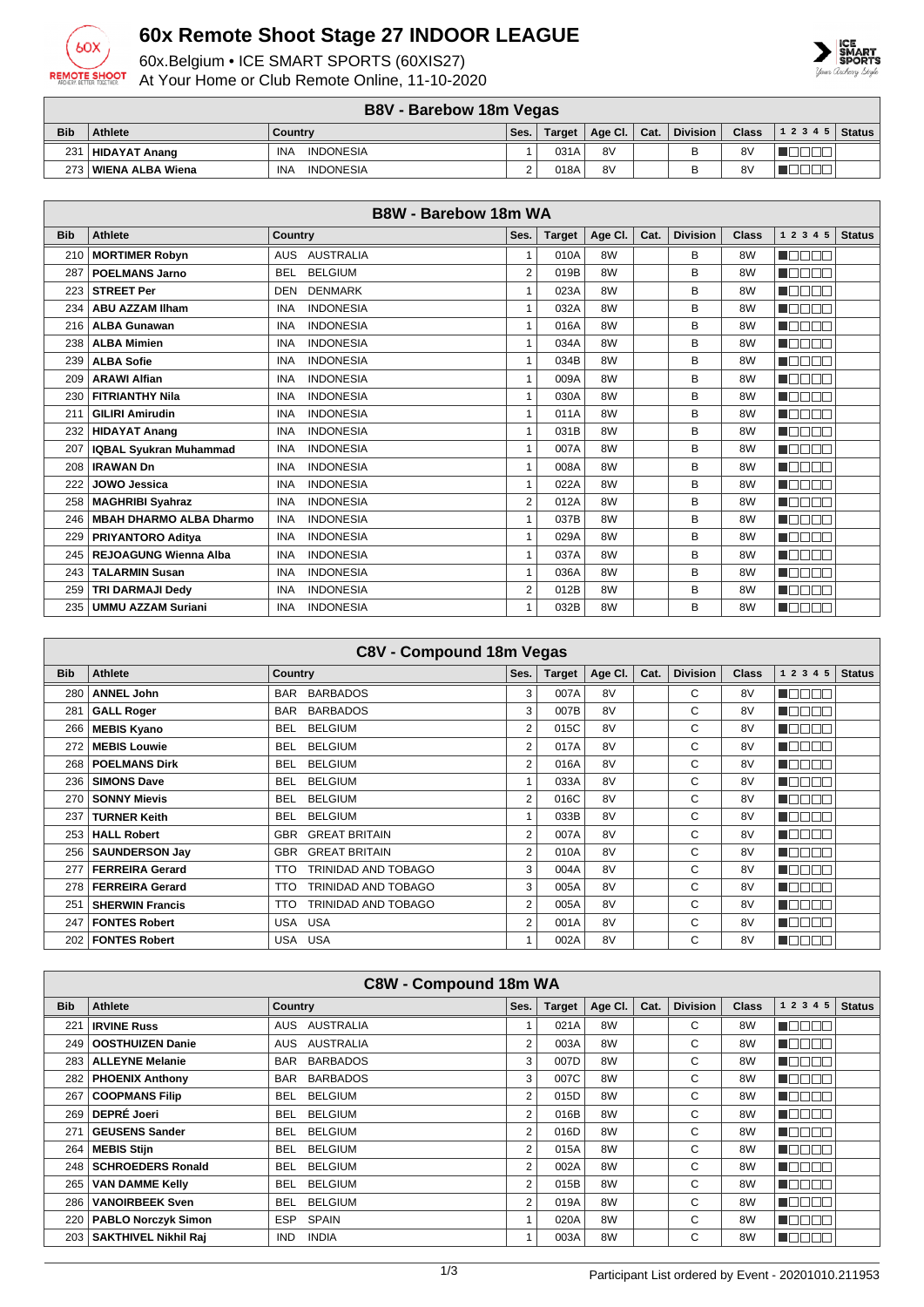

## **60x Remote Shoot Stage 27 INDOOR LEAGUE**

60x.Belgium • ICE SMART SPORTS (60XIS27) At Your Home or Club Remote Online, 11-10-2020



|            | <b>C8W - Compound 18m WA</b><br>Continue |                            |      |         |                                      |  |                 |              |                |  |
|------------|------------------------------------------|----------------------------|------|---------|--------------------------------------|--|-----------------|--------------|----------------|--|
| <b>Bib</b> | <b>Athlete</b>                           | Country                    | Ses. | Target, | $\parallel$ Age Cl. $\parallel$ Cat. |  | <b>Division</b> | <b>Class</b> | $12345$ Status |  |
|            | 224   MCWILLIAMS Rhys                    | SOUTH AFRICA<br><b>RSA</b> |      | 024A    | 8W                                   |  | $\sim$          | 8W           |                |  |
| 254        | FERREIRA Gerard                          | TRINIDAD AND TOBAGO<br>TTO |      | 008A    | 8W                                   |  |                 | 8W           |                |  |

|            | <b>CST - Compound Scaled Target (Big Ten)</b> |                |      |               |           |      |                 |              |           |               |  |
|------------|-----------------------------------------------|----------------|------|---------------|-----------|------|-----------------|--------------|-----------|---------------|--|
| <b>Bib</b> | <b>Athlete</b>                                | Country        | Ses. | <b>Target</b> | Age CI.   | Cat. | <b>Division</b> | <b>Class</b> | 1 2 3 4 5 | <b>Status</b> |  |
|            | 275   IRVINE Russ                             | AUS AUSTRALIA  |      | 002A          | <b>ST</b> |      | С               | -ST          |           |               |  |
|            | 252   IRVINE Russ                             | AUS AUSTRALIA  |      | 006A          | <b>ST</b> |      | С               | <b>ST</b>    |           |               |  |
| 261        | DEPTULA Martin                                | GER GERMANY    |      | 013B          | <b>ST</b> |      | $\mathbf \cdot$ | -ST          |           |               |  |
|            | 260   DEPTULA Tanja                           | GERMANY<br>GER |      | 013A          | <b>ST</b> |      | $\sim$<br>U     | <b>ST</b>    |           |               |  |

|            | R5W - Recurve 25m WA                                                                                                      |  |  |  |  |  |  |  |  |  |  |
|------------|---------------------------------------------------------------------------------------------------------------------------|--|--|--|--|--|--|--|--|--|--|
| <b>Bib</b> | <b>Class</b><br><b>Division</b><br>Age Cl. $ $<br>Cat.<br><b>Athlete</b><br>$ 12345 $ Status<br>Ses.<br>Target<br>Country |  |  |  |  |  |  |  |  |  |  |
|            | 5 <sub>W</sub><br>5W<br>006A<br>279 BYFORD Michael<br>GBR<br>GREAT BRITAIN                                                |  |  |  |  |  |  |  |  |  |  |

|                 | R8V - Recurve 18m Vegas |                                |      |               |         |      |                 |              |           |               |  |
|-----------------|-------------------------|--------------------------------|------|---------------|---------|------|-----------------|--------------|-----------|---------------|--|
| <b>Bib</b>      | Athlete                 | Country                        | Ses. | <b>Target</b> | Age Cl. | Cat. | <b>Division</b> | <b>Class</b> | 1 2 3 4 5 | <b>Status</b> |  |
| 241             | <b>BOECKX Sonja</b>     | <b>BELGIUM</b><br>BEL.         |      | 035B          | 8V      |      | R               | 8V           |           |               |  |
| 242 l           | <b>SIMONS Axel</b>      | <b>BELGIUM</b><br>BEL.         |      | 035C          | 8V      |      | R               | 8V           |           |               |  |
| 240             | ∣ STUYCK Silke          | <b>BELGIUM</b><br>BEL.         |      | 035A          | 8V      |      | R               | 8V           |           |               |  |
| 20 <sup>1</sup> | MUHAMMAD Adien          | <b>INDONESIA</b><br><b>INA</b> |      | 001A          | 8V      |      | R               | 8V           |           |               |  |
| 205             | NAUFAL Taher            | <b>INDONESIA</b><br><b>INA</b> |      | 005A          | 8V      |      | R               | 8V           |           |               |  |

|            | R8W - Recurve 18m WA      |                                    |                |               |         |      |                 |                |              |               |  |
|------------|---------------------------|------------------------------------|----------------|---------------|---------|------|-----------------|----------------|--------------|---------------|--|
| <b>Bib</b> | <b>Athlete</b>            | <b>Country</b>                     | Ses.           | <b>Target</b> | Age Cl. | Cat. | <b>Division</b> | <b>Class</b>   | 1 2 3 4 5    | <b>Status</b> |  |
| 255        | <b>DOHERTY Jack</b>       | <b>GREAT BRITAIN</b><br>GBR        | 2              | 009A          | 8W      |      | R               | 8 <sub>W</sub> | ADEEO        |               |  |
| 212        | <b>ALBA Fahry</b>         | <b>INDONESIA</b><br><b>INA</b>     |                | 012A          | 8W      |      | R               | 8 <sub>W</sub> | N DE E E     |               |  |
| 217        | <b>ALBA Nadien</b>        | <b>INDONESIA</b><br><b>INA</b>     | $\mathbf{1}$   | 017A          | 8W      |      | R               | 8 <sub>W</sub> | HOOOO        |               |  |
| 227        | <b>ALBA Naufal</b>        | <b>INDONESIA</b><br><b>INA</b>     | 1              | 027A          | 8W      |      | R               | 8 <sub>W</sub> | n de en      |               |  |
| 214        | <b>ALBA Nurdafa</b>       | <b>INDONESIA</b><br><b>INA</b>     |                | 014A          | 8W      |      | R               | 8W             | Maaaa        |               |  |
| 213        | <b>ALBA Pradnya</b>       | <b>INDONESIA</b><br><b>INA</b>     |                | 013A          | 8W      |      | R               | 8 <sub>W</sub> | n de e e     |               |  |
| 218        | <b>ALBA Raisyaa</b>       | <b>INDONESIA</b><br><b>INA</b>     | 1              | 018A          | 8W      |      | R               | 8W             | Maaaa        |               |  |
| 244        | <b>HERDIAN M.Haris</b>    | <b>INDONESIA</b><br><b>INA</b>     |                | 036B          | 8W      |      | R               | 8 <sub>W</sub> | MODE O       |               |  |
| 225        | <b>HURINA Binti Ahmad</b> | <b>INDONESIA</b><br><b>INA</b>     |                | 025A          | 8W      |      | R               | 8W             | Maaaa        |               |  |
| 215        | <b>MANGGIS Izzata</b>     | <b>INA</b><br><b>INDONESIA</b>     |                | 015A          | 8W      |      | R               | 8W             | n de e e     |               |  |
| 204        | <b>MUHAMMAD Adien</b>     | <b>INA</b><br><b>INDONESIA</b>     | 1              | 004A          | 8W      |      | R               | 8W             | n oo oo      |               |  |
| 262        | <b>LYNCH Mark</b>         | <b>SOUTH AFRICA</b><br><b>RSA</b>  | 2              | 014A          | 8W      |      | R               | 8W             | MODE O       |               |  |
| 263        | <b>LYNCH Ronan</b>        | RSA SOUTH AFRICA                   | $\overline{2}$ | 014B          | 8W      |      | R               | 8W             | Maaaa        |               |  |
| 276        | <b>VAN STADEN Michael</b> | <b>SOUTH AFRICA</b><br>RSA         | 3              | 003A          | 8W      |      | R               | 8W             | n jarja sa   |               |  |
| 250        | <b>BERTRAND Rollin</b>    | <b>TRINIDAD AND TOBAGO</b><br>TTO. | 2              | 004A          | 8W      |      | R               | 8W             | HOOOO        |               |  |
| 285        | <b>WALTH Courtney</b>     | USA USA                            | 3              | 008B          | 8W      |      | R               | 8W             | <b>MODER</b> |               |  |

|            | <b>RP - Recurve Para Archery</b>                          |                |       |        |                |  |          |              |       |        |
|------------|-----------------------------------------------------------|----------------|-------|--------|----------------|--|----------|--------------|-------|--------|
| <b>Bib</b> | <b>Athlete</b>                                            | Country        | `Ses. | Target | Age Cl.   Cat. |  | Division | <b>Class</b> | 12345 | Status |
| 257        | VANHOLLEBEKE Ruben                                        | BELGIUM<br>BEL |       | 011A   | D              |  | R        |              |       |        |
|            | 284   WALTH Janice<br>USA USA<br>008A<br>D<br>$\sim$<br>R |                |       |        |                |  |          |              |       |        |

|            | <b>RST - Recurve Scaled Target (Big Ten)</b> |                                |      |               |           |      |                 |              |                            |  |  |
|------------|----------------------------------------------|--------------------------------|------|---------------|-----------|------|-----------------|--------------|----------------------------|--|--|
| <b>Bib</b> | Athlete                                      | Country                        | Ses. | <b>Target</b> | Age Cl.   | Cat. | <b>Division</b> | <b>Class</b> | <b>Status</b><br>1 2 3 4 5 |  |  |
|            | 206   MCCALLUM Bruce                         | AUSTRALIA<br>AUS               |      | 006A          | <b>ST</b> |      | R               | ST           |                            |  |  |
|            | $274$ PEERS Tim                              | <b>GREAT BRITAIN</b><br>GBR    | 3    | 001A          | <b>ST</b> |      | R               | ST           |                            |  |  |
|            | 226   ALBA Alfian                            | <b>INDONESIA</b><br>INA        |      | 026A          | <b>ST</b> |      | R               | <b>ST</b>    |                            |  |  |
|            | 228   ALBA Fahim                             | <b>INDONESIA</b><br>INA        |      | 028A          | <b>ST</b> |      | R               | ST           |                            |  |  |
|            | 219   ALBA Haidar                            | <b>INDONESIA</b><br><b>INA</b> |      | 019A          | <b>ST</b> |      | R               | ST           |                            |  |  |
|            | 233   ALBA Hammam                            | <b>INDONESIA</b><br>INA        |      | 031C          | <b>ST</b> |      | R               | <b>ST</b>    |                            |  |  |